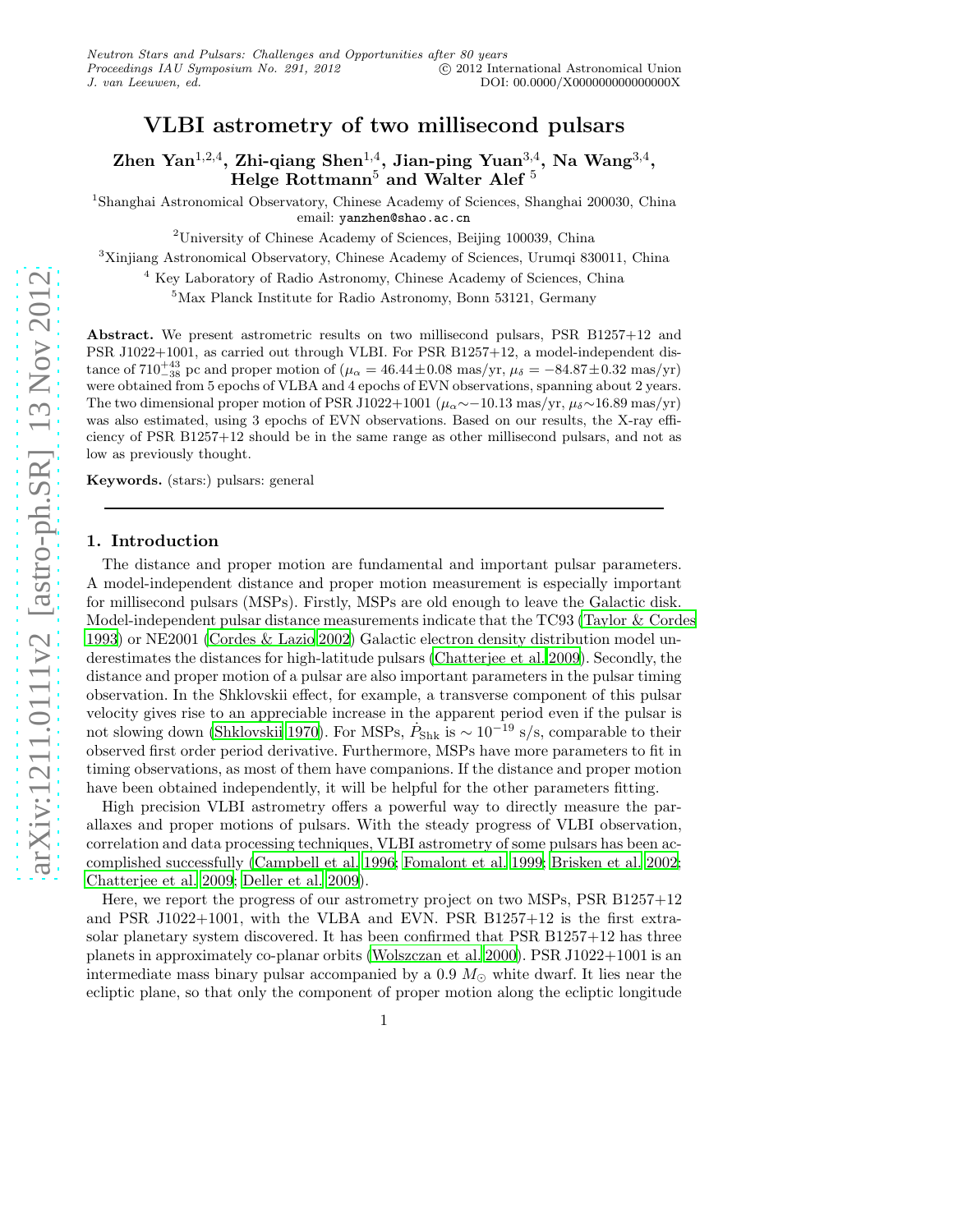| Pulsar       |                     | Distance (pc) Proper motion $(mas/yr)$                              | Method        | Reference                         |
|--------------|---------------------|---------------------------------------------------------------------|---------------|-----------------------------------|
| $B1257+12$   | $\sim 620$          |                                                                     | TC93          | Taylor $&$ Cordes (1993)          |
|              | $800 \pm 200$       | $\mu_{\alpha} = 46.4 \pm 0.1$<br>$\mu_{\delta} = -82.2 \pm 0.2$     | Timing        | Wolszczan et al. (2000)           |
|              | $\sim 450$          |                                                                     | NE2001        | Cordes & Lazio $(2002)$           |
|              |                     | $\mu_{\alpha} = 45.5 \pm 0.4$<br>$\mu_{\delta} = -84.7 \pm 0.7$     |               | Timing Konacki & Wolszczan (2003) |
|              | $660^{+210}_{-130}$ |                                                                     | Timing        | Wolszczan (2008)                  |
|              | $710^{+43}_{-38}$   | $\mu_{\alpha} = 46.44 \pm 0.08$<br>$\mu_{\delta} = -84.87 \pm 0.32$ | VLBI          | This work                         |
| $J1022+1001$ | $\sim 600$          |                                                                     | TC93          | Taylor $&$ Cordes (1993)          |
|              |                     | $\mu_{\lambda} = -17 \pm 2$                                         | Timing        | Kramer et al. (1999)              |
|              | $\sim 440$          |                                                                     | <b>NE2001</b> | Cordes & Lazio $(2002)$           |
|              | $300^{+100}_{-60}$  |                                                                     | Timing        | Hotan et al. $(2004)$             |
|              |                     | $\mu_{\alpha} \sim -10.13$<br>$\mu_{\delta} \sim 16.89$             | VLBI          | This work                         |

<span id="page-1-0"></span>Table 1. The distance and proper motion of PSR B1257+12 and PSR J1022+1001

can be accurately measured with pulsar timing method [\(Kramer et al.](#page-2-11) [1999\)](#page-2-11). For these two pulsars, the astrometry results obtained by various methods are by now very different (see Table [1\)](#page-1-0). So, it is meaningful to perform VLBI astrometry on these pulsars and further study their related astrophysics.

# 2. Observations and data reduction

The flux density of PSR B1257+12 and PSR J1022+1001 is about 2 and 3 mJy at 1400 MHz, respectively. The corresponding observing wavelength of VLBA and EVN is 21 cm and 18 cm, respectively. Including 5 epochs of VLBA observation and 4 epochs of EVN observation, there are 9 epochs of VLBI observations of PSR B1257+12 spanning 2 years. In the VLBA observations of PSR B1257+12, two calibrators, J1300+1206 and J1300+141A, located on opposite sides of PSR B1257+12 in RA direction with the separation of  $0.58°$  and  $1.61°$ , were selected as phase reference sources. In the EVN observations of PSR B1257+12, only J1300+141A was selected as the phase reference source. One phase reference source at  $2.96°$  away was chosen in PSR J1022+1001 observations with the EVN. Only 3 of 5 epochs EVN observations of PSR J1022+1001 were successful. The VLBA and EVN data were correlated with NRAO-DiFX and Bonn-DiFX software correlators under the pulsar binning mode, respectively. The data was processed with AIPS following the normal data reduction steps of phase reference observations.

#### 3. Results and Discussion

Firstly, the astrometric parameters of PSR B1257+12 are fitted with the standard weighted least squares method with 5 degrees of freedom that astrometry measurements usually use. But, there are some systematic offset in the DEC direction between VLBA results and EVN results. To overcome this, one more parameter  $\Delta\delta_{\rm (EVN-VLBA)}$  is added to the new data fitting. The reduced  $\chi^2$  of the new fitting is 0.67 with a fitted systematic offset  $\Delta\delta_{\rm (EVN-VLBA)}$  of 1.22 mas. The parallax fitted is 1.41±0.08 mas, which corresponds